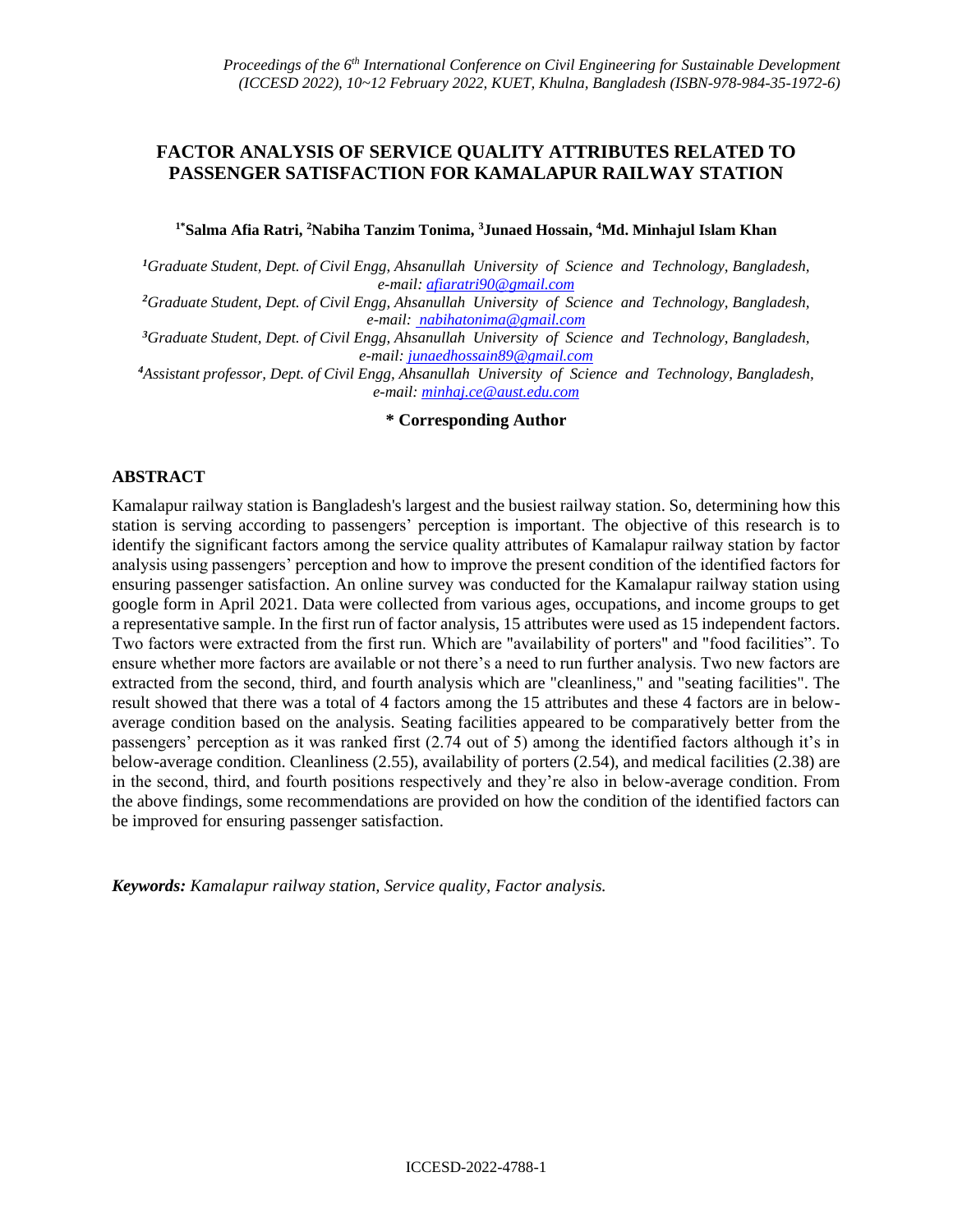## **1. INTRODUCTION**

Transportation evolution has come to pass for developing financial chances. Feasible growth can't be skilled without appropriate transport facilities. Bangladesh is a developing country. Dhaka, as capital is burdened with a rapid growth which triggers transport related challenges like congestion, accidents, public transport decline, and environmental pollution. Inadequate public vehicle has crucially expanded people's sufferings. It has affected the nearby cities as well which is caused by gruesome congestion. Among 166.3 million populaces of Bangladesh, the capital has a populace of about 21.74 million (Bangladesh population meter (2021)–Worldometer). Dhaka is going through a spontaneous urbanization such as the ongoing constructions of mega projects. The increase of population with this spontaneous urbanization has influenced the transportation orchestration of Dhaka. Transport as an important part of the nation's economy starts with water transport since the land is basically riverine in the Bengal areas mainly. Later different modes of travel like roadways, waterways, railways are developed. People preferred waterways as the easiest for movements and carrying goods then but clumsy and unprincipled construction activities have invalidated the chances of waterways development in Bangladesh (Sohel Mahmud & Shamsul Haque, 2014). A huge city like Dhaka is at a phase where the centralization of movement request cannot effectively be taken care of by the road-based system. So, the development of an urban rail system has become essential. Railroad area has been the priority of the current Government by understanding how much significant the railroad correspondence is.

Bangladesh is a small country with limited road capacity, necessitating the use of a highly efficient vehicle with a huge capacity [1][2]. As a result, the railway can be assumed to be an efficient mode of transportation which can be capable of carrying more passengers and freight. But rail transport experienced a rapid decline at the second half of the 20th century because of the developments in road and air transport. It is critical for transportation planners to support a long-term solution by ensuring high-quality public transportation services to ensure mobility. In this case, it is possible to improve the current situation by encouraging the use of rail. It provides a large geographic coverage of access services, reduces journey time, and provides excellent passenger services. In Bangladesh, the railway is a popular mode of transportation since it is inexpensive, comfortable, and safe. It has a huge impact on Bangladesh's national economy by contributing significantly to the resolution of communication needs and employment issues. As the railway transports a high number of people, the key problem is to ensure that all passengers receive the same level of service.

Quality evaluation of public transit services is still a main issue in transportation engineering as transit is often argued as a promising travel mode to reduce automobile dependence. Transit service providers should measure the performances of their service to verify the productivity and quality of the service. These measures can easily be used for monitoring the service, estimating economic performance, supervising the organization, setting service design standards and heeding community benefits. Furthermore, developing an understanding of passenger service needs is important to gain more ridership and a modal shift in favor of rail. Service quality satisfaction is usually evaluated in terms of technical quality and functional quality. But users are less concerned about the technical aspects of a service. So, functional quality becomes the major criteria to evaluate service quality. Service quality can be increased by inspecting passengers' experiences on trains and at stations and creating passenger satisfaction surveys regarding their perceptions and expectations.

The major goal of this study is to determine factors related to service quality in Kamalapur railway station. The study's objectives are to determine the significant factors using passengers' perception by factor analysis, understand the significance of the identified factors and the reason behind other attributes not being factors. Some general recommendations have been provided based on the identified factors and what can be done with other attributes which could not be identified as factors [3]. This study is conducted for Kamalapur railway station by an online questionnaire survey for factor analysis using passengers' perception. The aim of this study is to examine the significant factors of railway station service quality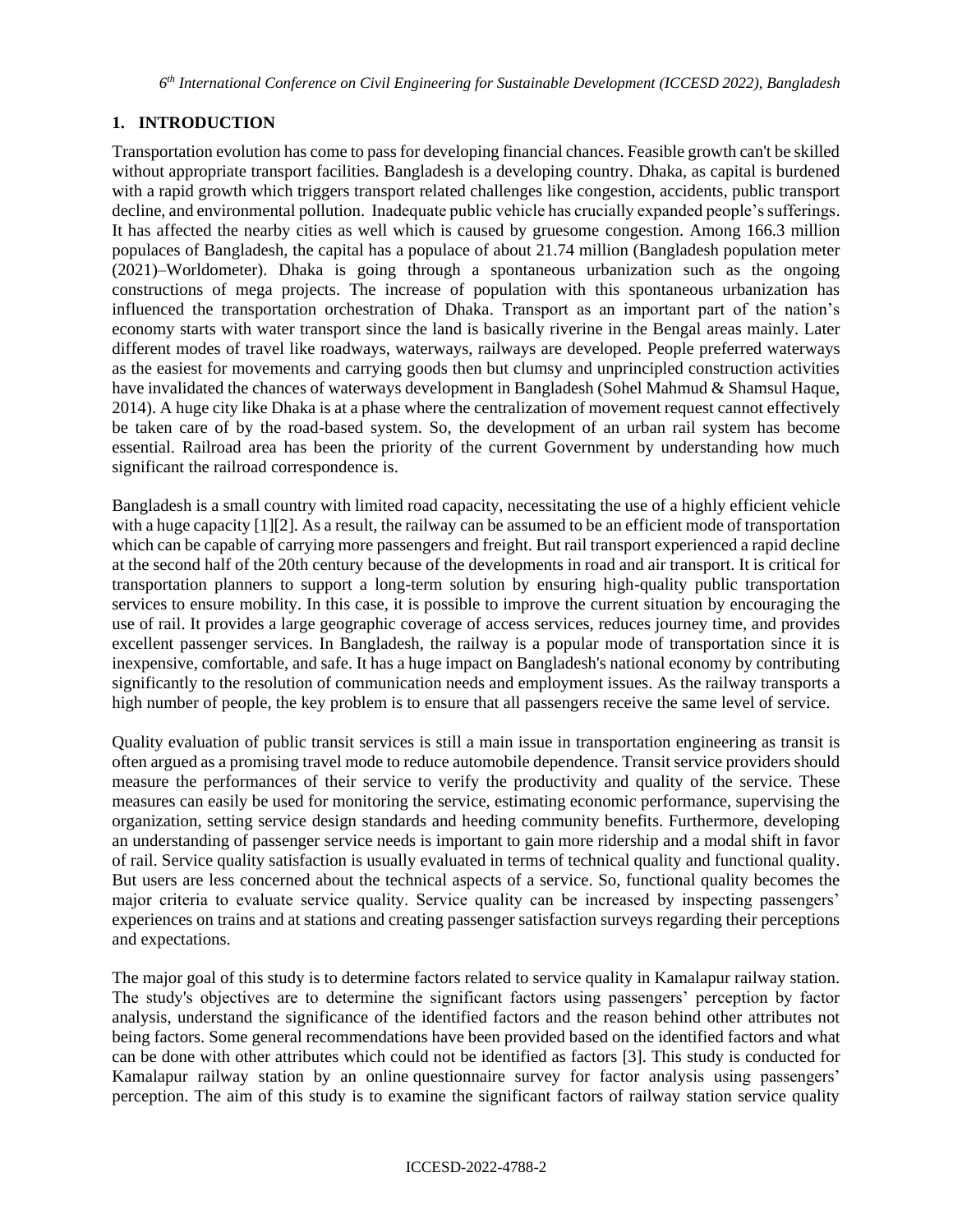based on overall passenger satisfaction. Results offer a perspective of the attributes which have been determined as significant factors and their ranking based on the mean values. Mainly, to suggest some recommendations to improve the service quality of Kamalapur railway station.

## **2. LITERATURE REVIEW**

Numerous scholars have emphasized and prioritized the importance of "passenger perception" in the context of assessing the quality of railway services.

Fu and Xin (2007) explored the relationship between train passenger happiness and service qualities. To assess associations between attributes, they used factor analysis and regression analysis. They proposed a transit service indicator (TSI) that evaluates the level of service by considering the impact of supply on demand. The TSI utilizes different quality metrics at the same time, such as frequency and coverage.

Cavana et al. (2007) proposed the SERVQUAL technique, which incorporates comfort, connectivity, and convenience to evaluate passenger rail service quality using regression analysis. Reliability, responsiveness, and empathy were found to have significant effects on total service quality.

Nathanail (2008) established a methodology for evaluating the service quality of railways based on a passenger questionnaire survey and divided qualities into six categories. Schedule accuracy, system safety, cleanliness, passenger comfort, service, and passenger information were considered to be the most significant features.

Geetika (2010) investigated the elements that influence consumer satisfaction with service quality on railway platforms [4]. The information of train schedule, personal safety, cleanliness, clarity of information, behavior of railway staffs and basic facilities supplied on platforms were all determined using factor analysis. Passengers ranked refreshments and behavioral aspects as the most important.

But these attributes were not assessed using exploratory and confirmatory factor analysis based on passengers' perception before. In this study we will identify the significant factors related to service quality of a station by factor analysis using passengers' perception collected from a questionnaire survey and the factors will be ranked according to their mean values

## **3. METHODOLOGY**

The main objective of this study was to identify the significant factors from 15 attributes that are closely related to the service quality of Kamalapur railway station by factor analysis using passengers' perception in IBM SPSS software. A questionnaire survey was initially conducted and responses were taken online due to the pandemic situation. The questionnaire was designed with 15 attributes for factor analysis.

## **3.1 Data Collection Area**

The principal railway station of Bangladesh is Kamalapur railway station which is located in Motijheel, Dhaka, to the north–east. It is Bangladesh's largest railway station and the busiest transportation hub between Dhaka and the rest of the country. There are 47 local trains, 40 mail/express trains, and 30 intercity trains that stop at the station. Dhaka Railway Station has eight platforms. It is one of the hubs of intercity trains of Bangladesh. Therefore, it is selected as a survey location to cover the maximum number of passengers. After selection of survey location, a questionnaire survey has been prepared to complete the survey properly.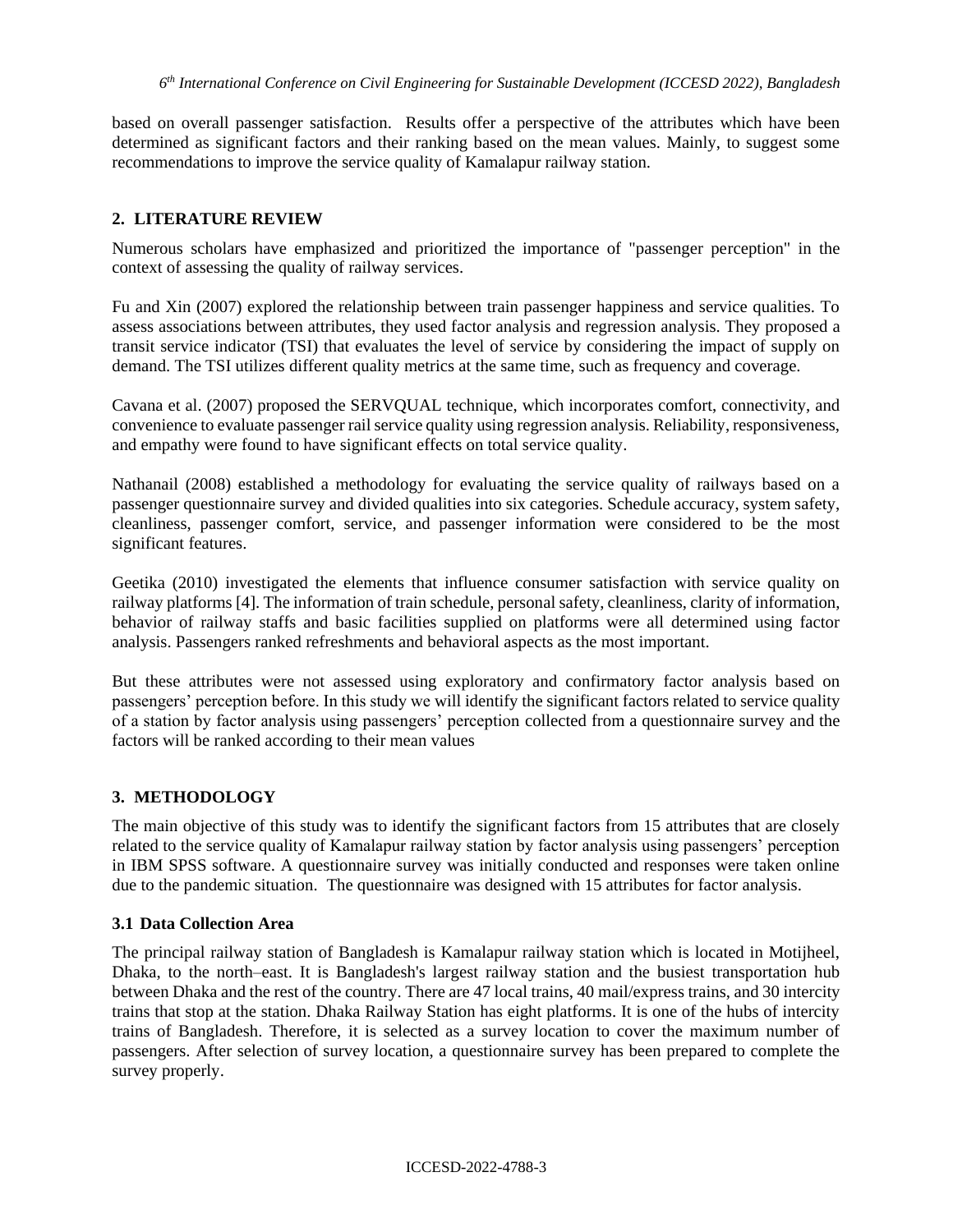### **3.2 Survey Data Collection Procedure**

Kamalapur Railway Station was selected as the survey location for two reasons: first, it is Bangladesh's largest railway station, and second, it is the busiest transportation hub between Dhaka and the rest of the country. 15 multiple choice questions were prepared using a Google form for the questionnaire survey. The purpose of the questionnaire was to gather information about passenger trips in terms of gender, age, travel frequency, and income level, as well as to conduct factor analysis using passengers' perception about different attributes related to service quality. The purpose of factor analysis was to identify the significant factors that are closely related to the service quality of the station. Passengers' perception towards 15 attributes were collected in the survey from their travel experiences.

The attributes were selected after reviewing the literature, focused group discussion (FGD) and past studies on factor analysis and service quality based on passenger satisfaction of different countries. The attributes can vary from country to country. So, we chose the suitable attributes that are relevant to the station's service quality of our country. Table 1 represents the description of the selected attributes.

#### **3.3 Characteristics of the Respondents**

The survey data has been analyzed by score method to evaluate the passengers' level of satisfaction. The respondents marked the different service attributes as 1 for very poor, 2 for poor, 3 for fair, 4 for good, and 5 for excellent. Table 2 represent the characteristics of the respondents in both absolute and relative terms. And table 3 represent the detailed distribution of responses of selected attributes.

| <b>Characteristics</b> | Passenger profile   | Percentage | <b>Total</b> |
|------------------------|---------------------|------------|--------------|
| Gender                 | Male                | 65.3       | 100%         |
|                        | Female              | 34.7       |              |
| Age                    | Less than 15 years  | 1.0        |              |
|                        | $16-25$ years       | 45.4       |              |
|                        | $26-35$ years       | 14         | 100%         |
|                        | $36-45$ years       | 17.5       |              |
|                        | $46-55$ years       | 14.8       |              |
|                        | More than 55 years  | 7.3        |              |
| Profession             | Housewife           | 15.6       |              |
|                        | <b>Business</b>     | 18.8       |              |
|                        | Student             | 40.3       | 100%         |
|                        | Employee            | 23.9       |              |
|                        | <b>Others</b>       | 1.4        |              |
| Monthly                | Less than $10,000/$ | 47.6       |              |
| income                 | $10,000 - 20,000/$  | 15.3       | 100%         |
|                        | $20,000-45,000/$    | 18.5       |              |
|                        | More than $45,000/$ | 18.5       |              |
|                        | Travel              | 33.9       |              |
| Purpose of Trip        | Travel to home town | 30.1       | 100%         |
|                        | Office work         | 23.1       |              |
|                        | Others              | 12.9       |              |

Table 2: Characteristics of the respondents.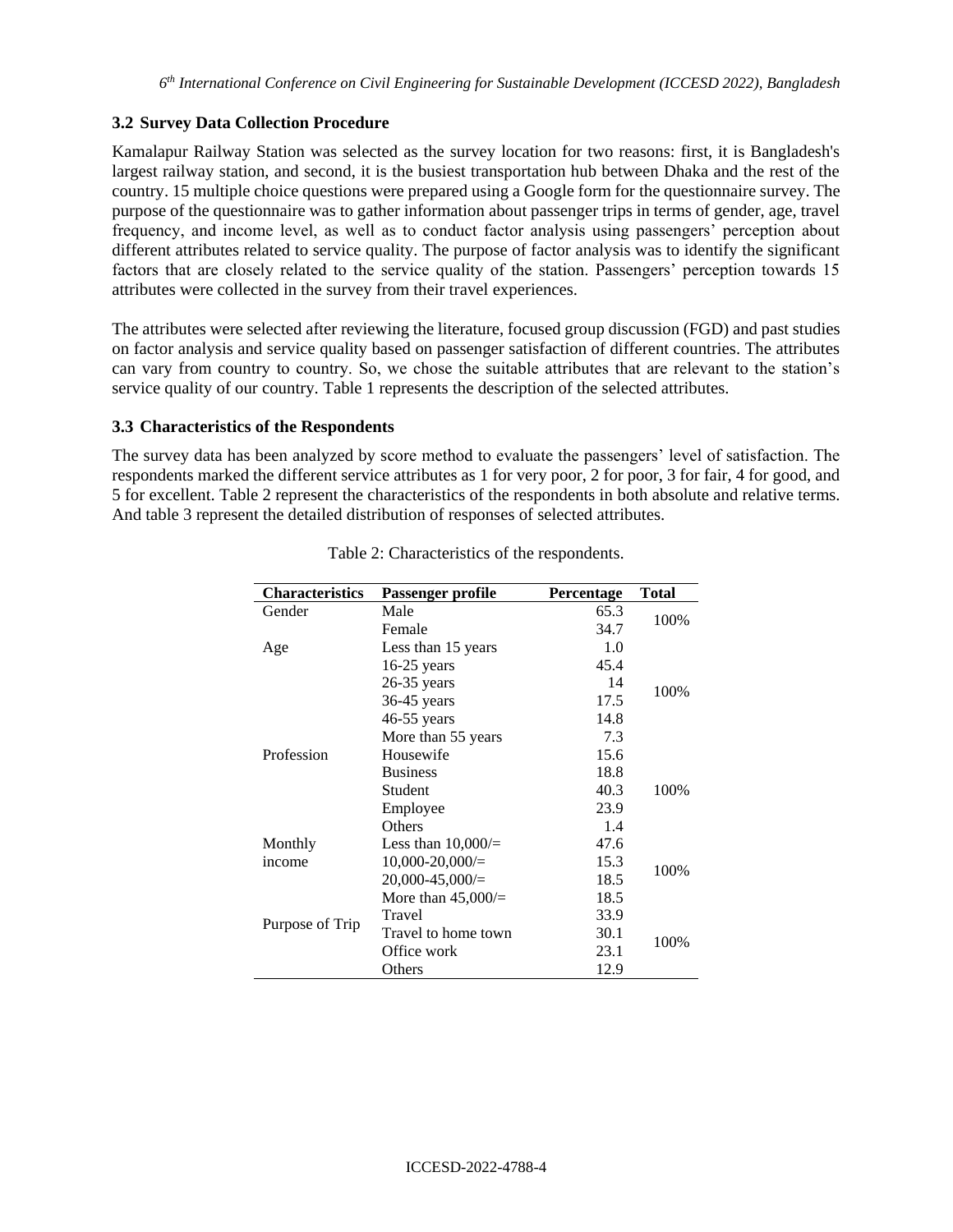*6 th International Conference on Civil Engineering for Sustainable Development (ICCESD 2022), Bangladesh*

|                          |                                         | Percentages (%) |      |         |      |              | <b>Total</b> |               |
|--------------------------|-----------------------------------------|-----------------|------|---------|------|--------------|--------------|---------------|
| <b>Attribute</b><br>code | <b>Service quality</b><br>attributes    | Very<br>Good    | Good | Average | Poor | Very<br>Poor | (%)          | Mean<br>value |
| 1                        | Courtesy of<br>stuffs                   | 1.4             | 16.1 | 41.9    | 27.2 | 13.4         | 100          | 2.65          |
| 2                        | Personal safety                         | 1.6             | 11.0 | 37.9    | 31.5 | 18.0         | 100          | 2.47          |
| 3                        | Frequency of<br>maintenance             | 2.7             | 16.1 | 37.1    | 28.2 | 15.9         | 100          | 2.62          |
| 4                        | Availability of<br>porters              | 2.4             | 11.3 | 39.8    | 30.9 | 15.6         | 100          | 2.52          |
| 5                        | Information of<br>train schedule        | 3.2             | 21.0 | 40.9    | 22.8 | 12.4         | 100          | 2.80          |
| 6                        | Clarity of<br>information               | 2.4             | 19.9 | 41.4    | 28.2 | 8.1          | 100          | 2.80          |
| 7                        | Cleanliness                             | 0.6             | 14.0 | 41.9    | 27.4 | 16.1         | 100          | 2.55          |
| $8\,$                    | Food facilities                         | 0.6             | 13.7 | 38.7    | 34.4 | 12.6         | 100          | 2.55          |
| 9                        | Medical<br>facilities                   | 0.8             | 8.6  | 39.8    | 29.8 | 21.0         | 100          | 2.38          |
| 10                       | Parking<br>facilities                   | 7.3             | 26.1 | 36.3    | 23.4 | 7.0          | 100          | 3.04          |
| 11                       | Seating facilities                      | 1.6             | 19.1 | 38.2    | 33.3 | 7.8          | 100          | 2.74          |
| 12                       | Comfortable in<br>buying tickets        | 1.9             | 12.1 | 40.3    | 33.6 | 12.1         | 100          | 2.58          |
| 13                       | Easy access of<br>travel<br>information | 1.6             | 17.5 | 51.1    | 23.9 | 5.9          | 100          | 2.85          |
| 14                       | Overall<br>appearance                   | 0.9             | 13.7 | 57.5    | 23.1 | 4.8          | 100          | 2.83          |
| 15                       | Frequency of<br>trains                  | 2.1             | 19.6 | 57.8    | 16.7 | 3.8          | 100          | 3.00          |

| Table 3: Detailed distribution of responses |  |  |  |
|---------------------------------------------|--|--|--|
|---------------------------------------------|--|--|--|

# **4. DATA ANALYSIS**

After collecting the data, factor analysis was conducted in SPSS. To determine factors from analysis some runs has been conducted. After 1st run, to know if more factors are available or not the factor analysis has to be conducted again excluding attributes that have been already determined as factors in previous run. These runs have to be conducted furthermore until all the factors been extracted.

## **4.1 1st run**

In the beginning, Kaiser-Meyer-Ohlin Measure and Bartlett's test was conducted to determine the significance and sampling adequacy. Table 4 summarizes the KMO and Bartlett's test from SPSS analysis. The KMO measure of sampling adequacy has been found out to be 0.861. This value varies between 0 and 1 in which 0 indicates that the factor analysis is likely to be inappropriate and 1 indicates that the factor analysis should be yield distinct. It is recommended that values starting from 0.5 can be accepted. So, it can be said that the value which has been found out is acceptable because it satisfies the range. An approximate chi-square value is found at 1723.509 which is a significant value.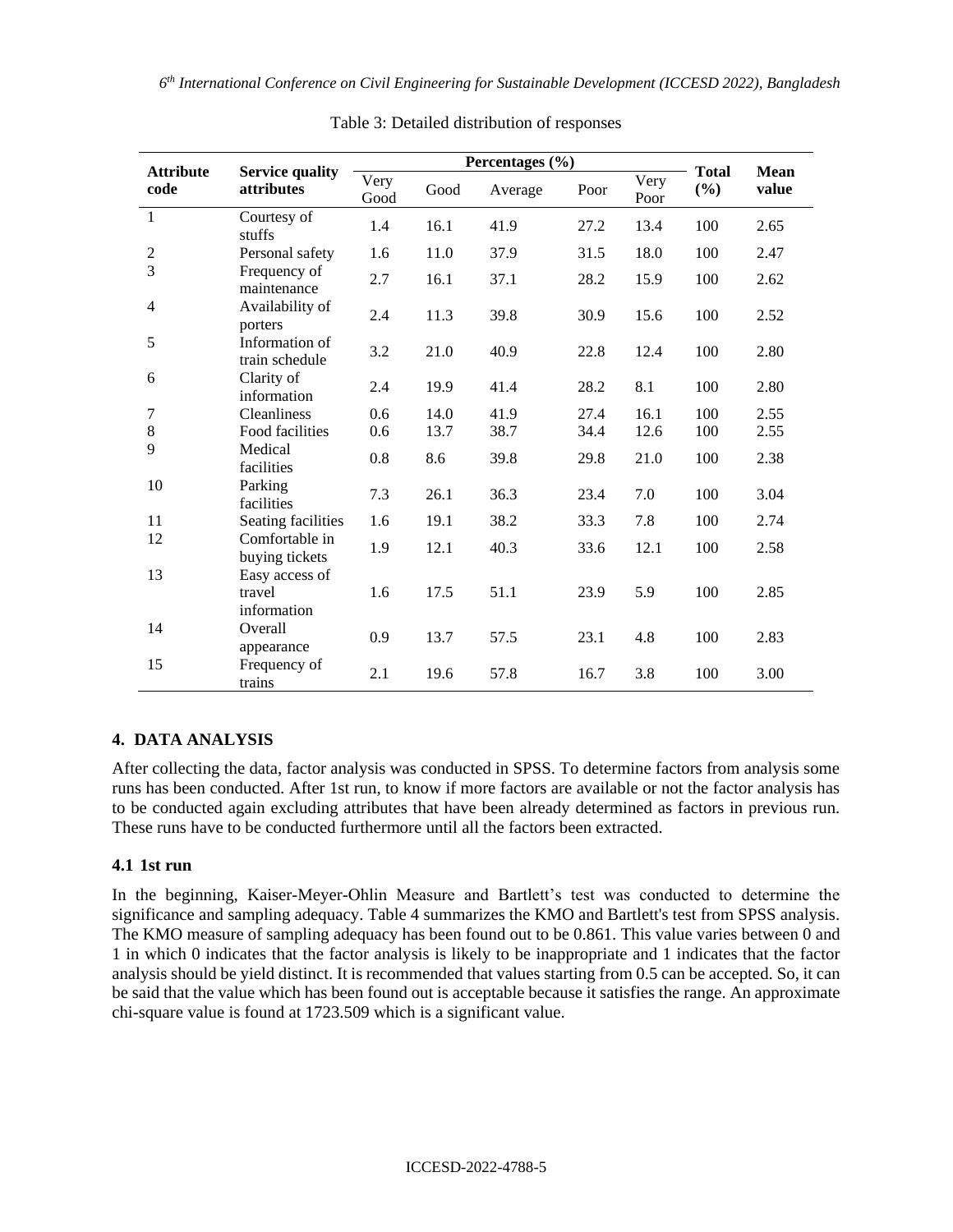| $1st$ run | Kaiser-Meyer-Ohlin Measure of Sampling Adequacy    | 0.861    |
|-----------|----------------------------------------------------|----------|
|           | Bartlett's Test of Sphericity (Approx. Chi Square) | 1723.509 |
| $2nd$ run | Kaiser-Meyer-Ohlin Measure of Sampling Adequacy    | 0.842    |
|           | Bartlett's Test of Sphericity (Approx. Chi Square) | 1488.537 |
| $3rd$ run | Kaiser-Meyer-Ohlin Measure of Sampling Adequacy.   | 0.833    |
|           | Bartlett's Test of Sphericity (Approx. Chi Square) | 1376.461 |
| $4th$ run | Kaiser-Meyer-Ohlin Measure of Sampling Adequacy.   | 0.819    |
|           | Bartlett's Test of Sphericity (Approx. Chi Square) | 1249.031 |

Table 4: KMO and Bartlett's Test from SPSS analysis.

Using the Eigenvalues, factors could be determined. Table 5 represents the explanation of total variance. Attributes having Eigenvalues 1 or more than 1 can be called factors. From this table it can be seen that the first three eigenvalues are more than 1 in all the runs.

| Run       | Factor         | <b>Initial Eigenvalues</b> |          |            |  |  |  |
|-----------|----------------|----------------------------|----------|------------|--|--|--|
| analysis  |                | Total                      | $%$ of   | Cumulative |  |  |  |
|           |                |                            | Variance | $\%$       |  |  |  |
| $1st$ run | 1              | 5.012                      | 33.414   | 33.414     |  |  |  |
|           | 2              | 1.819                      | 12.128   | 45.542     |  |  |  |
|           | 3              | 1.112                      | 7.411    | 52.953     |  |  |  |
| $2nd$ run | 1              | 4.549                      | 34.991   | 34.991     |  |  |  |
|           | $\overline{c}$ | 1.698                      | 13.065   | 48.056     |  |  |  |
|           | 3              | 1.073                      | 8.252    | 56.307     |  |  |  |
| $3rd$ run | 1              | 4.308                      | 35.897   | 35.897     |  |  |  |
|           | 2              | 1.692                      | 14.100   | 49.997     |  |  |  |
|           | 3              | 1.061                      | 8.839    | 58.836     |  |  |  |
| $4th$ run | 1              | 4.015                      | 36.496   | 36.496     |  |  |  |
|           | 2              | 1.651                      | 15.010   | 51.506     |  |  |  |
|           | 3              | 1.058                      | 9.622    | 61.128     |  |  |  |

Table 6 shows communalities that indicate which attributes exactly are factors. If any initial Eigenvalue is less than 0.3, then it can be called a factor. From this table we can see that in 1st run only two attributes have the value under 0.3 named "availability of porters" and "food facilities". So, these two can be called factors from the table. Now, to determine if more factors are available or not factor analysis needs to be conducted again excluding the two attributes which have been determined as factors.

#### Table 6: Communality table

| <b>Attributes</b>          | $1st$ run |            | $2nd$ run |            | $3rd$ run |            | $4th$ run |            |
|----------------------------|-----------|------------|-----------|------------|-----------|------------|-----------|------------|
|                            | Initial   | Extraction | Initial   | Extraction | Initial   | Extraction | Initial   | Extraction |
| Availability of<br>porters | 0.278     | 0.301      |           |            |           |            |           |            |
| Food facilities            | 0.280     | 0.273      |           |            |           |            |           |            |
| <b>Cleanliness</b>         | 0.303     | 0.270      | 0.266     | 0.255      |           |            |           |            |
| Seating<br>facilities      | 0.306     | 0.311      | 0.300     | 0.325      | 0.295     | 0.326      |           |            |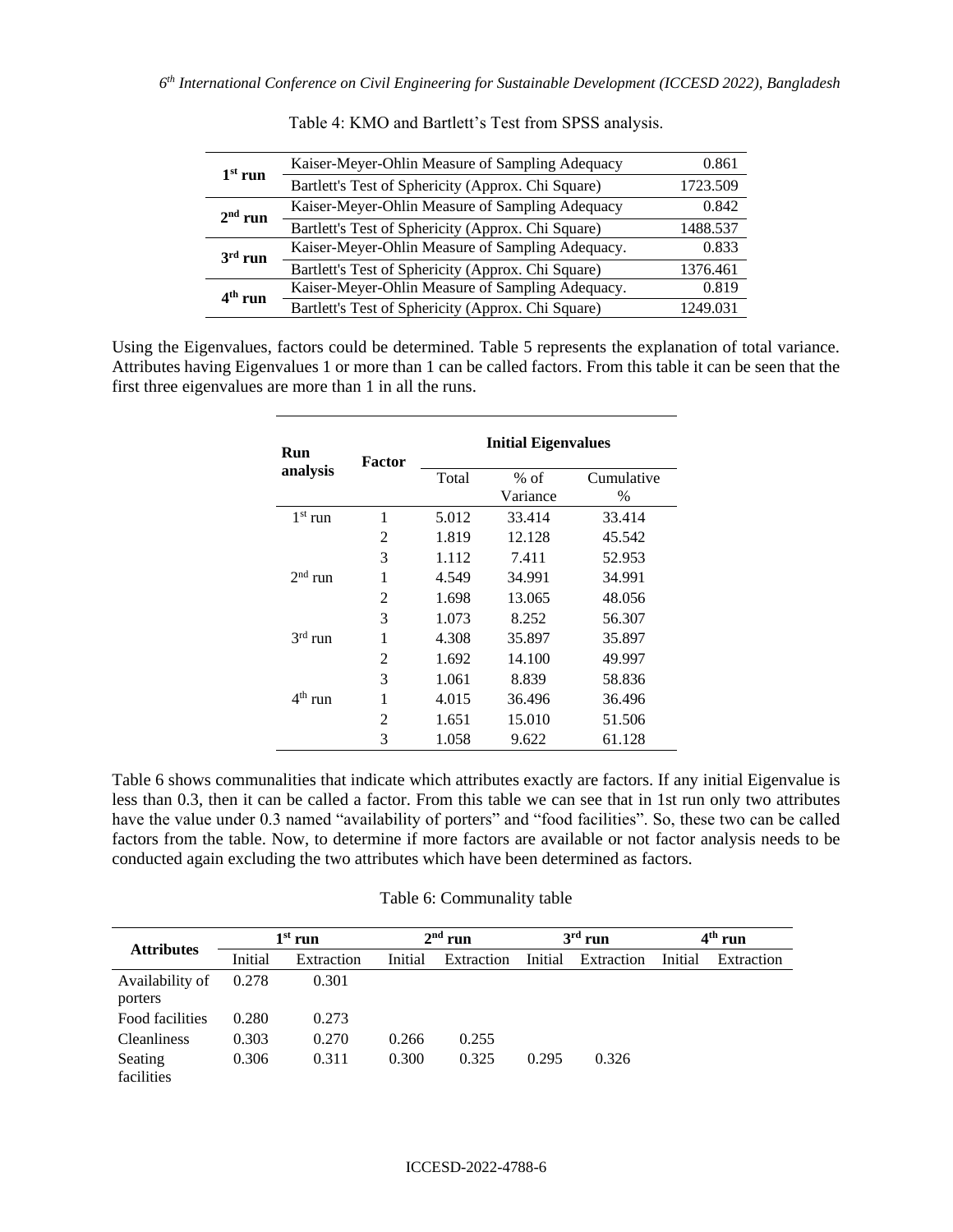| Courtesy of<br>staffs                   | 0.445 | 0.664 | 0.430 | 0.886 | 0.417 | 0.741 | 0.417 | 0.758 |
|-----------------------------------------|-------|-------|-------|-------|-------|-------|-------|-------|
| Personal<br>safety                      | 0.386 | 0.460 | 0.366 | 0.350 | 0.358 | 0.395 | 0.353 | 0.387 |
| Frequency of<br>maintenance             | 0.370 | 0.473 | 0.361 | 0.446 | 0.360 | 0.449 | 0.360 | 0.452 |
| Information of<br>train schedule        | 0.463 | 0.528 | 0.457 | 0.526 | 0.455 | 0.526 | 0.448 | 0.521 |
| Clarity of<br>information               | 0.471 | 0.592 | 0.471 | 0.624 | 0.469 | 0.636 | 0.468 | 0.637 |
| Medical<br>facilities                   | 0.371 | 0.406 | 0.341 | 0.354 | 0.326 | 0.337 | 0.326 | 0.353 |
| Parking<br>facilities                   | 0.378 | 0.398 | 0.371 | 0.407 | 0.366 | 0.448 | 0.316 | 0.403 |
| Comfortable<br>in buying<br>tickets     | 0.347 | 0.351 | 0.346 | 0.364 | 0.340 | 0.361 | 0.334 | 0.361 |
| Easy access of<br>travel<br>information | 0.354 | 0.382 | 0.342 | 0.382 | 0.342 | 0.383 | 0.335 | 0.385 |
| Overall<br>appearance                   | 0.463 | 0.486 | 0.462 | 0.511 | 0.461 | 0.516 | 0.460 | 0.541 |
| Frequency of<br>trains                  | 0.452 | 0.466 | 0.450 | 0.481 | 0.425 | 0.465 | 0.422 | 0.467 |

## **4.2 2nd run**

As all the factors could not be extracted, so 2nd run is needed. Only 13 attributes have been taken to run 2nd analysis out of 15 because 2 attributes have already been determined as factors. The Kaiser-Meyer-Ohlin measure of sampling adequacy has been found out to be 0.842. This value varies between 0 and 1 in which 0 indicates that the factor analysis is likely to be inappropriate and 1 indicates that the factor analysis should be yield distinct. It is recommended that values starting from 0.5 can be accepted. So, it can be said that the value which has been found out is acceptable because it satisfies the range. The degree of freedom is determined 78. An approximate chi-square value is found 1488.537 which is a significant value. It has a significance of 0.000 which is less than 0.05. It indicates that this database is suitable for factor analysis.

Table 6 shows commonalities that indicate which attributes exactly are factors. If any initial Eigenvalue is less than 0.3, then it can be called a factor. From this table, we can see that in 2nd run only one attribute has a value under 0.3 named "cleanliness". So, this one can be called a factor from the table. Now, to determine if more factors are available or not factor analysis needs to be conducted again excluding that one attribute which has been determined as factor in 2nd run.

## **4.3 3rd run:**

As all the factors could not be extracted, so 3rd run is needed. Only 12 attributes have been taken to run 3rd analysis out of 15 because 3 attributes have already been determined as factors in the previous runs. The Kaiser-Meyer-Ohlin measure of sampling adequacy has been found out to be 0.833. This value varies between 0 and 1 in which 0 indicates that the factor analysis is likely to be inappropriate and 1 indicates that the factor analysis should be yield distinct. It is recommended that values starting from 0.5 can be accepted. So, it can be said that the value which has been found out is acceptable because it satisfies the range. The degree of freedom is determined 66. An approximate chi-square value is found 1376.461 which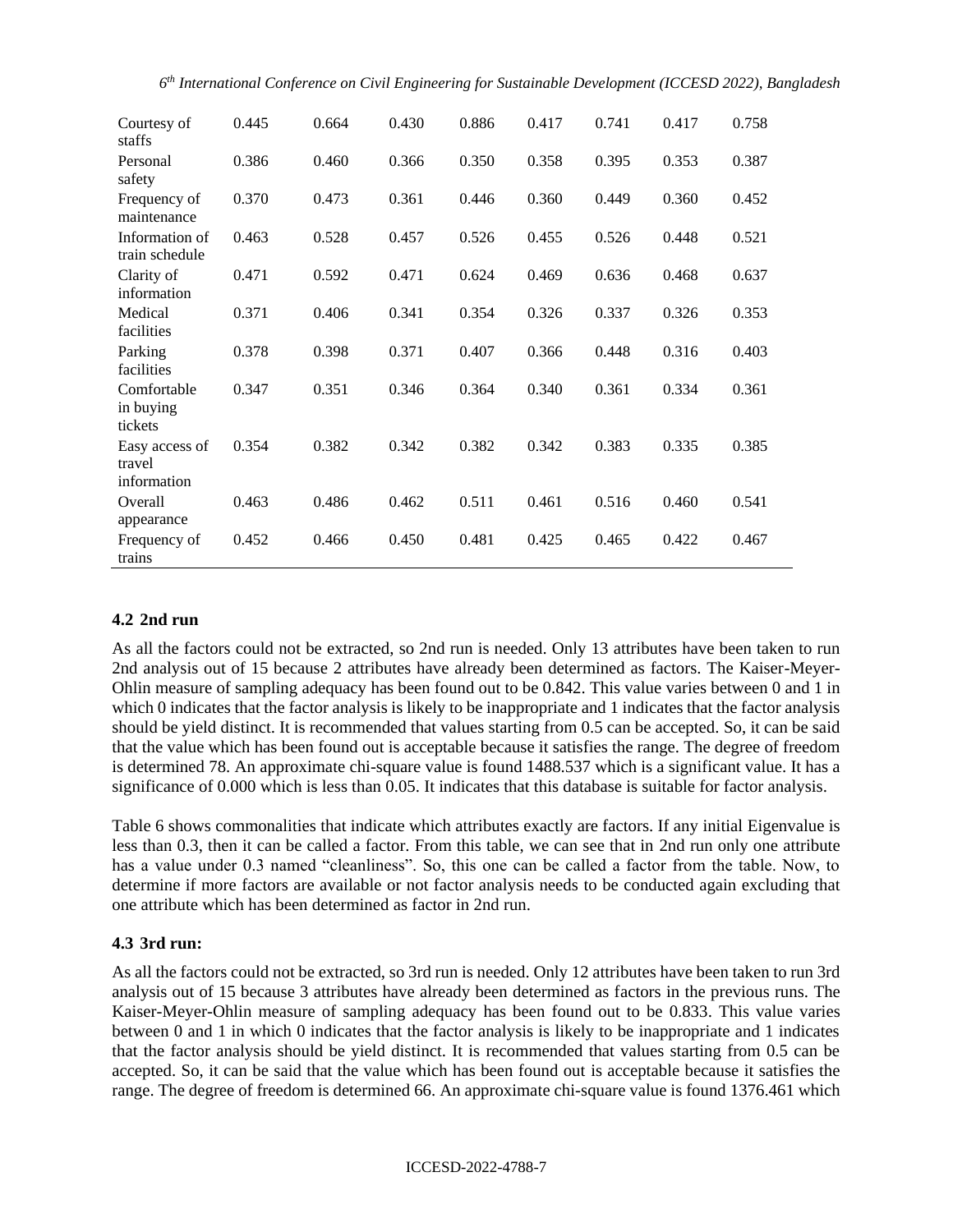is a significant value. It has a significance of 0.000 which is less than 0.05. It indicates that this database is suitable for factor analysis.

Table 6 shows communalities that indicate which attributes exactly are factors. If any initial Eigenvalue is less than 0.3, then it can be called a factor. From this table, we can see that in 3rd run only one attribute has a value under 0.3 named "seating facilities". So, this one can be called as a factor from the table. Now, to determine if more factors are available or not factor analysis needs to be conducted again excluding that one attribute which has been determined as factor in 3rd run.

## **4.4 4th run**

As all the factors could not be extracted, so 4th run is needed. Only 11 attributes have been taken to run 4th analysis out of 15 because 4 attributes have already been determined as factors in the previous runs. The Kaiser-Meyer-Ohlin measure of sampling adequacy has been found out to be 0.819. This value varies between 0 and 1 in which 0 indicates that the factor analysis is likely to be inappropriate and 1 indicates that the factor analysis should be yield distinct. It is recommended that values starting from 0.5 can be accepted. So, it can be said that the value which has been found out is acceptable because it satisfies the range. The degree of freedom is determined 55. An approximate chi-square value is found at 1249.031 which is a significant value. It has a significance of 0.000 which is less than 0.05. It indicates that this database is suitable for factor analysis.

Table 6 shows communalities that indicate which attributes exactly are factors. If any initial Eigenvalue is less than 0.3, then it can be called a factor. From this table, we can see that in 4th run there is no value under 0.3, so no factor could be found from the 4th run [5][6]. There are no factors that remain on the data set. All factors have been extracted in previous runs. So, there is no need to run further analysis.

# **5. RESULTS AND CONCLUSION**

## **5.1 Finding of the study**

For factor analysis, all of the collected data were entered into the SPSS software to extract factors that are closely related to the station's service quality. 4 analyses had to run. The answers to the analysis are given below-

In the first run, 15 attributes were used as 15 independent factors. But only two factors were extracted from the first run which was "availability of porters" and "food facilities". To ensure if more factors are available or not second analysis needs to be run. In the second run, the analysis was done after removing two attributes that were extracted from the first run which are "availability of porters" and "food facilities". Except for these two attributes, there were a total of 13 independent attributes as 13 independent factors for the second run. Only one factor was extracted in the second run which was "cleanliness". To ensure if more factor is available or not, third analysis needs to be run. In the third run, the analysis was done after removing three attributes that were extracted from the first and second runs which were "availability of porters," "food facilities," and "cleanliness". Except for these three attributes, there were a total of 12 independent attributes for the third run. Only one attribute was extracted in the third run which is "seating facilities". To ensure if more factors are available or not, a fourth analysis needs to be run. In the fourth run, the analysis was done again after eliminating four attributes found in the first, second, and third runs which are "availability of porters," "food facilities," "cleanliness," and "seating facilities". After removing four attributes from the previous runs, there were a total of 11 independent attributes. But more factors could not be extracted in the fourth run. So, there is no need to run another analysis. In case if another factor could be found in the 4th run, then another analysis might have been needed to run for ensuring if more factors could be extracted or not.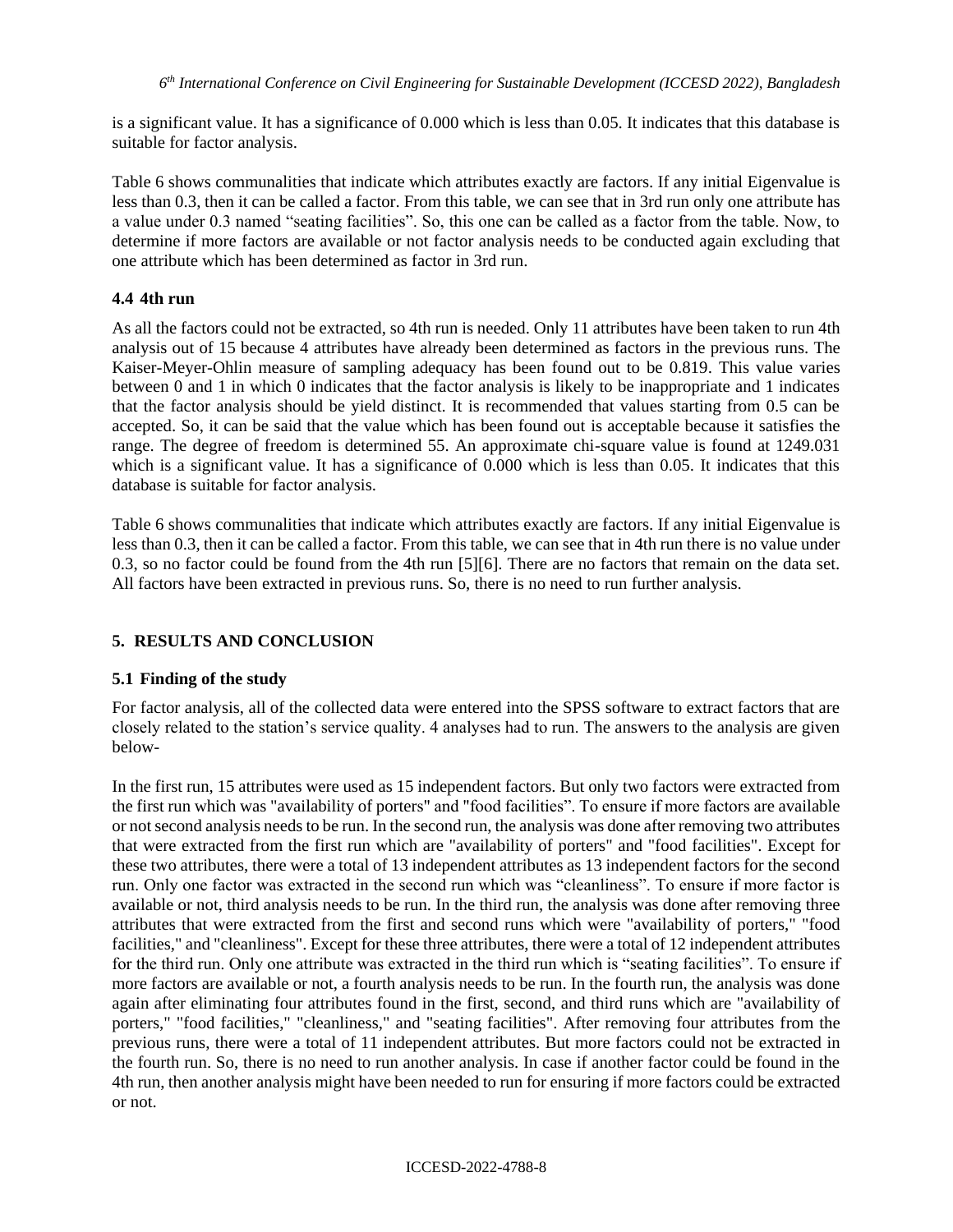The mean values of seating facilities, cleanliness, availability of porters, and medical facilities are 2.74, 2.55, 2.54, and 2.38 respectively. The mean values of identified factors are in between 2 to 3 which means the attributes are in below-average condition. As these attributes are closely related to the station's service quality, so it can be said that the service quality of Kamalapur railway station is below average. 4 attributes have been found as factors because passengers are more concerned about these 4 attributes. These attributes help them to make accurate decisions about rating the station's service quality. Most of the passengers' perception about these 4 attributes are nearly the same. That's why these could be extracted easily by factor analysis. As they are in below-average condition, they need to be improved. The other 11 attributes could not be extracted from the factor analysis because passengers might not give proper answers for these attributes or it can be said that passengers could not take these 11 attributes seriously that can affect the service quality of the station.

### **5.2 Recommendations**

Medical facilities need to be improved more than the other attributes because medical facilities were ranked below. The mean value of cleanliness and availability of porters is near 2.5 which means their condition is in-between average to poor. So, these need to be improved as well. Lastly, the seating facilities of the station is 2.74 which indicates the seating condition is below average. Authority needs to take proper steps to improve these. It is advised that the railway ministry take all the reasonable steps to publicize the various services provided to passengers by posting suitable index boards and bulletin boards in prominent locations such as the entrance, ticket reservation desk, waiting for the area, and platforms. By printing services and facilities on tickets and displaying them on platforms, the Ministry of Railways can raise awareness of the services available to passengers. To ensure a welcoming environment for passengers, the railway authority should take required steps against unlawful activities such as pickpocketing, harassment, robbery, etc. in the station areas. Excessive pressure on railway service has evolved as a result of rising transportation demand. However, there has been no parallel development in train services to match the rising demand. As a result, there is a larger need for this service to be improved to entice more passengers to use it. It is possible to conclude that the railway authorities should consider passengers' perceptions.

## **5.3 Limitations of Study**

People may not be truthful while providing information. Some respondents might not provide an accurate response which affected this study's results. These attributes have a lack of information parameters. Due to the global pandemic crisis, physical involvement in this research could not be as extensive as it should have been. As a result, this study and its findings are not much accurate as they should be. For better results, data collecting should have been done throughout the day and night to gain more knowledge. Due to COVID-19, we were forced to use a google form to obtain data from an online survey. This form was shared in various travel groups. As a result, data is highly variable. One of the most significant disadvantages of using secondary data is that it may not address the researcher's unique study questions or contain specific information that the researcher desires. This study could not be processed for a longer period due to unavoidable circumstances. A total of 373 responses were randomly collected for this study. Data might be more precise. The more data collected in this study, the more precision could be achieved. As the sample size in this study is inadequate, more research could be conducted with a larger data set which could help more accurately in conducting the factor analysis. If someone uses the same data set as ours but with a different analysis method or different modeling techniques, the results may vary.

#### **REFERENCES**

- [1] R. Islam, S. Barua, N. Anwari, and S. Hoque, "Factors Attributing to the Service Quality of Railway Station in Bangladesh," vol. 4, no. 1, 2018.
- [2] "PERFORMANCE EVALUATION OF RAIL SERVICE QUALITY AT KAMALAPUR